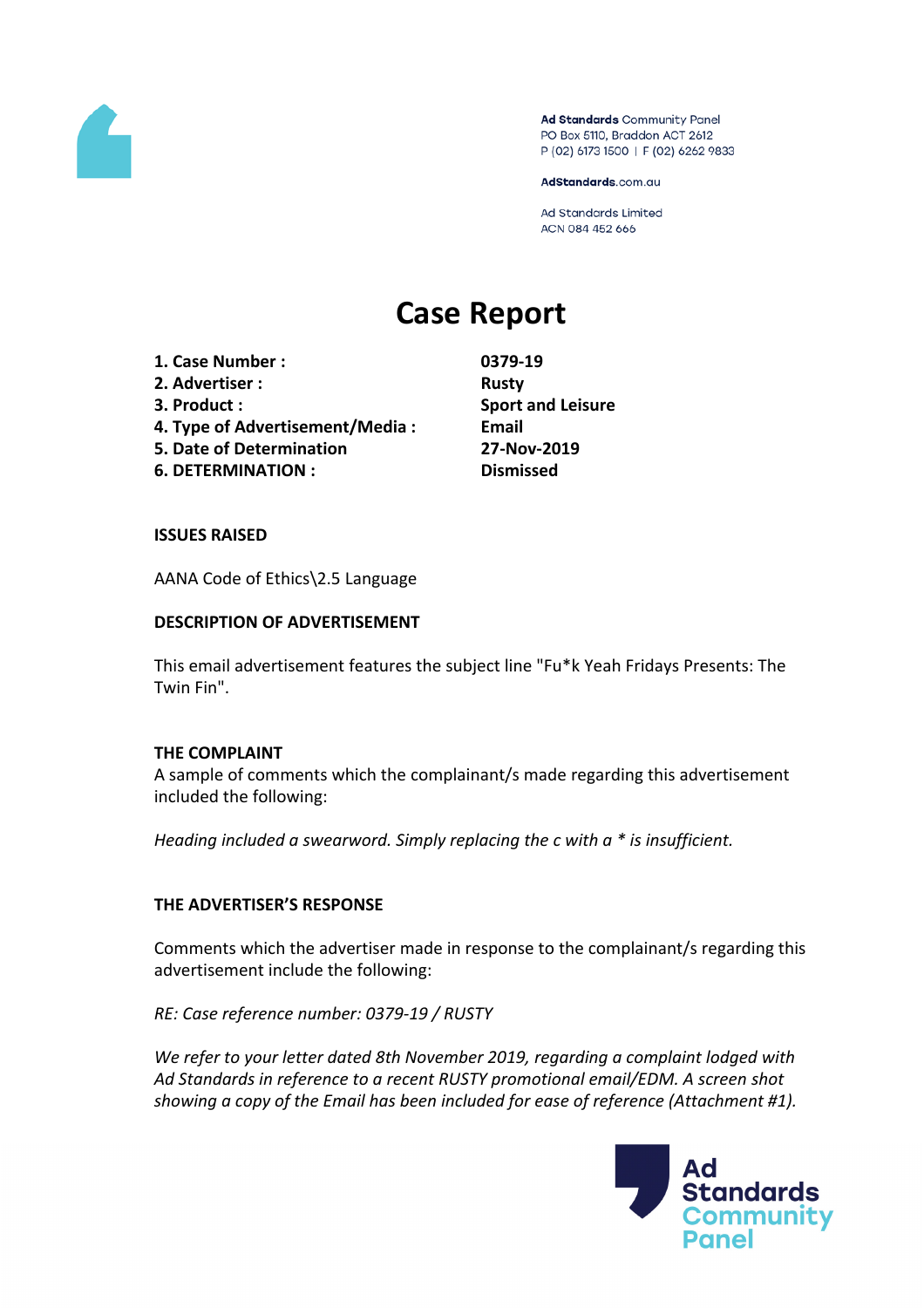

*The complaint alleged that the nature of the SUBJECT of the EDM: Fu\*k Yeah Fridays Presents: The Twin Fin ?? is in breach of Section 2.5 of the Code. Section 2.5 requires advertising to use language which is appropriate and to avoid strong or obscene language. The use of the \* in place of the letter c means that no actual profanity or swear word is shown on the Rusty Email. This disguised use of the word FUCK is commonly used within advertising materials globally, including Australia. Attached you will find case examples of other marketing material and promotional material containing similar contents to the Rusty EDM (Attachments #2 & #3).*

*Further to the above, the EDM was issued by the internal Rusty Marketing team directly targeting our database of SURFBOARD buyers. The contents of the EDM was Surfboard related, highlighting the surfboard of the month. The total number of recipients who opened the email was 2,307.*

*Of that 2,307 people who viewed the email, the age Break down is between 18-65+ as shown below;*

*Age Breakdown (recipients) 18-24 16.4% 25-34 33.0% 35-44 20.7% 45-54 17.9% 55-64 6.7% 65+ 5.2%*

*We acknowledge that the language used in the EDM may be considered offensive by some, however we do not consider there is any strong or obscene language in the Rusty EDM and internally, management has approved the use of Fu\*k among our material (as it is so commonly used with so many other brands) as ultimately, the Surf industry and Rusty in particular is a brand considered slightly left of field and our consumers who know and love this brand that has been in existence for more than 30 years, choose to visit our website and/or subscribe to our mailing list.*

*This particular EDM will not be issued again, it was a one off. Our internal Marketing Team will always consider the target market of the consumer when creating these advertisements and will consider all aspects of the terminology we use closely before sending.*

*Please feel free to contact me should you have any further questions or concerns.*

#### **THE DETERMINATION**

The Ad Standards Community Panel (Panel) considered whether this advertisement breaches Section 2 of the AANA Code of Ethics (the Code).

The Panel noted the complainant's concern that the subject line of the email included a swearword which had been insufficiently covered.